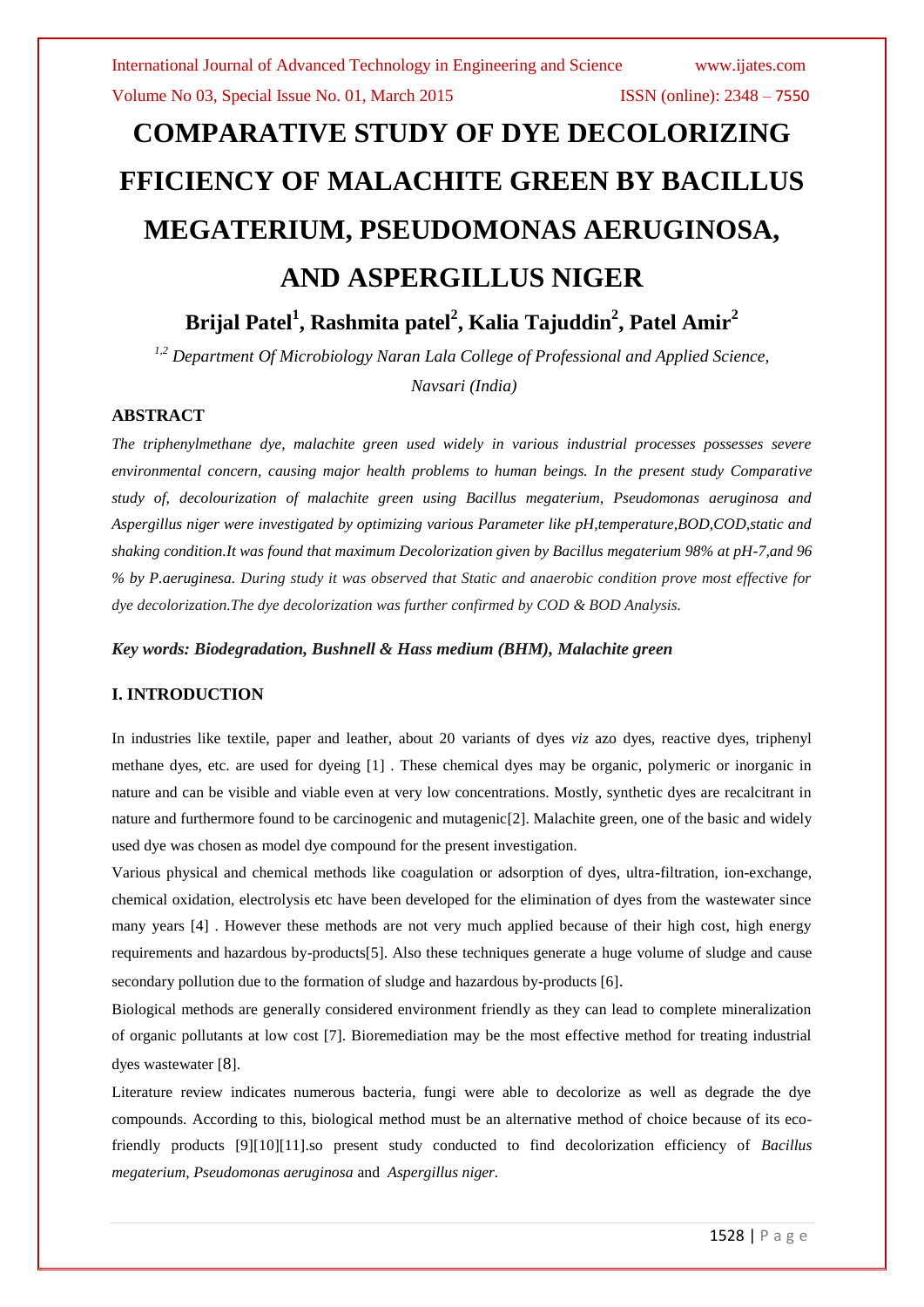# **II.MATERIALS AND METHODS**

#### **2.1 Dyes and Chemicals**

All media component and chemicals are analytical grade and purchased from Hi-media laboratories(Mumbai, India). Malachite green was purchased from Loba chemie Pvt. Ltd. All other reagents used were of analytical grade.

#### **2.2 Medium**

The *Bacillus Megaterium, Pseudomonas aeruginosa* cultures were routinely grown at 37°C and *Aspergillus Niger* grown at 27<sup>°</sup>C in the basal culture medium, Bushnell and Hass medium (BHM) containing the following in g/l, MgSo<sub>4</sub> 0.2,CaCl<sub>2</sub> 0.02, KH<sub>2</sub> PO 1.0, K <sub>2</sub>HPO<sub>4</sub> 1.0, NH <sub>4</sub>No 1.0, FeCl 0.05, Glucose 0.9, Yeast extract 0.9, Malachite Green 10-200 ppm.

#### **2.3 Plate Assay**

Plate assay was performed for the detection of decolourizing activity of bacteria. The nutrient agar and Malachite Green dye was autoclaved at 121oC for 15 minutes. Cultures were plated on nutrient agar plates containing Malachite Green (100ppm). The plates were wrapped with parafilm and were incubated at 37oC for 7days. The plates were observed for clearance of the surrounding the colonies.

#### **2.4 Measurement of Dye Concentration**

The dye concentrations were measured with a UV/VIS spectrophotometer at regular intervals during the decolorisation process.The concentration of azo dye was detected spectrophotometrically by reading the culture supernatant at its specific max after centrifugation at 10,000 rpm for 10 min. The dye concentrations were determined from the attenuance (O.D) of the culture 610 nm.

### **2.5 Decolorization Activity was Calculated as Follows:**

$$
Decolorization(\%) = \frac{Initial\; absorbance - Observed\; absorbance}{Initial\; absorbance} \times 100
$$

#### **2.6 Study of Physico-Chemical Parameters**

Decolorization was studied using Static and shaking condition as well as different temperature ,27 ◦c37◦C, and 55 °C and Different pH [12].

### **2.7 Estimation of Chemical Oxygen Demand (COD)**

Chemical oxygen demand was measured by the standard Potassium dichromate method. 1ml of initial medium containing dye solution, decolorized medium, distilled water was added to COD Tube sample 1, sample 2, Blank respectively. Then 1.5ml of distilled water & reducing agent potassium dichromate and 3.5ml COD acid were added to each tube. Duplicates were put up for all the tubes. All the tubes were kept in the COD incubator at 148oC for 2 hrs. After incubation the entire content were transferred to a conical flask. A drop of ferroin indicator was added to it and was titrated against FAS in the burette.(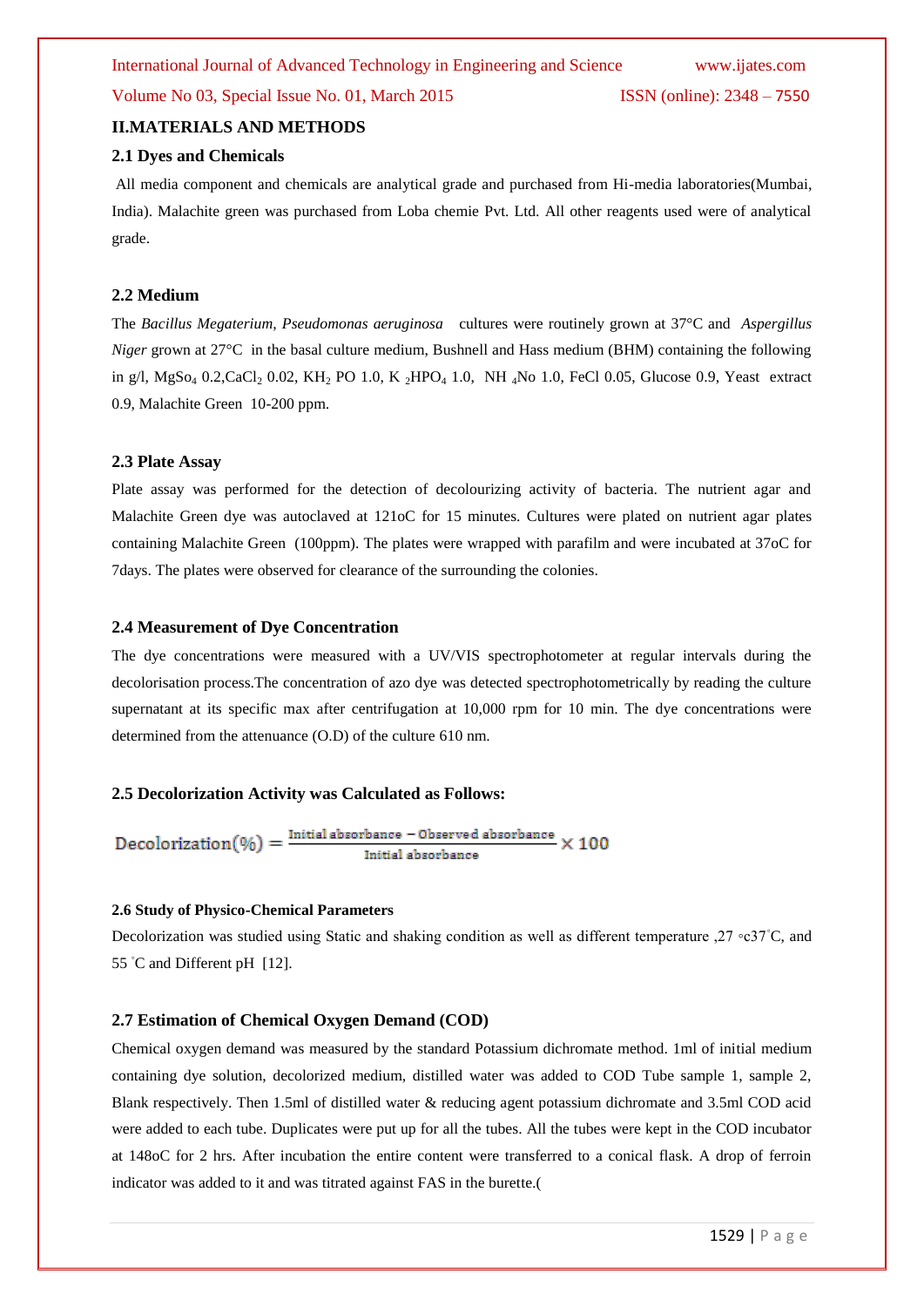Volume No 03, Special Issue No. 01, March 2015 ISSN (online): 2348 – 7550

The readings were noted

 $\text{COD mg/l} = \frac{\text{A-B} \times \text{N} \times \text{Equi weight of } 0.2 \times 1000}{\text{Volu of sample}}$ 

A-volume of Ferrous Ammonium Sulphate used for blank B-volume of ferrous Ammonium Sulphate used for sample Equivalent weight of oxygen - 8 N-Normality of FAS - 0.1

COD values were compared between the initial medium containing dye solution and decolorized medium.

#### **2.8 Estimation of Biological Oxygen Demand (BOD)**

1ml of initial medium containing dye solution, decolorized medium, distilled water was added to airtight BOD bottles sample 1, sample 2, Blank respectively. Place desired volume of water in a suitable bottle and add 1ml of each of Phosphate buffer, MgSO , 4FeCl and seeding/L of water. Before use 3 bring dilution water temperature to 200C. Dilution water was aerated with organic free filtered air. All the bottles are kept in BOD incubator at 200C for 5 days. After incubation 1ml of MnSO , Alkali iodide solution and sulphuric acid was added to form brown color solution. After color formationthey were titrated against their Na SO for their BOD values.

The readings were noted.

 $BOD \, Mg/l = \frac{B - T(v) \times 250}{S(v)}$ 

B-volume of Na SO used for blank , T (v)-volume of Na So used for sample 2 S (v)-volume of sample

### **III. RESULT**

#### **3.1 Effect of Culture Conditions on Dye Decolorization**

**(Table-1 &2)**The static and shaking conditions showed a profound effect on the dye decolourization efficiency [13] Both the bacterial species and fugie were exhibit dye decolorizing activity only when incubated under the stationary condition (36 hr) .out of them *B.megaterium* was give 100% decolorization at static and 91 % at static condition at 36 hr. Anaerobic or static conditions were necessary for bacterial decolorization through the cell growth was poorer than that under aerobic conditions [14].Under aerobic conditions azo dyes are generally resistant to attack by bacteria[15]. Azo dye decolorization by bacterial species if often initiated by enzymatic reduction of azo bonds, the presence of oxygen normally inhibits the azo bond reduction activity since aerobic respiration may dominate utilization of NADH; thus impeding the electron transfer from NADH to azo bonds..

|           |           | % of Decolorization |                        |                   |  |
|-----------|-----------|---------------------|------------------------|-------------------|--|
| <b>Sr</b> | Static    | <b>Bacillus</b>     | Pseudomonas Aeruginosa | Aspergillus Niger |  |
| No.       | condition | Megaterium          |                        |                   |  |
|           | 12        | 80                  | 65                     | 18                |  |
| 2         | 24        | 97                  | 82                     | 31                |  |
| 3         | 36        | 100                 | 98                     | 60                |  |

|  |  | <b>Table-1 Effect of static condition on Decolorization</b> |
|--|--|-------------------------------------------------------------|
|  |  |                                                             |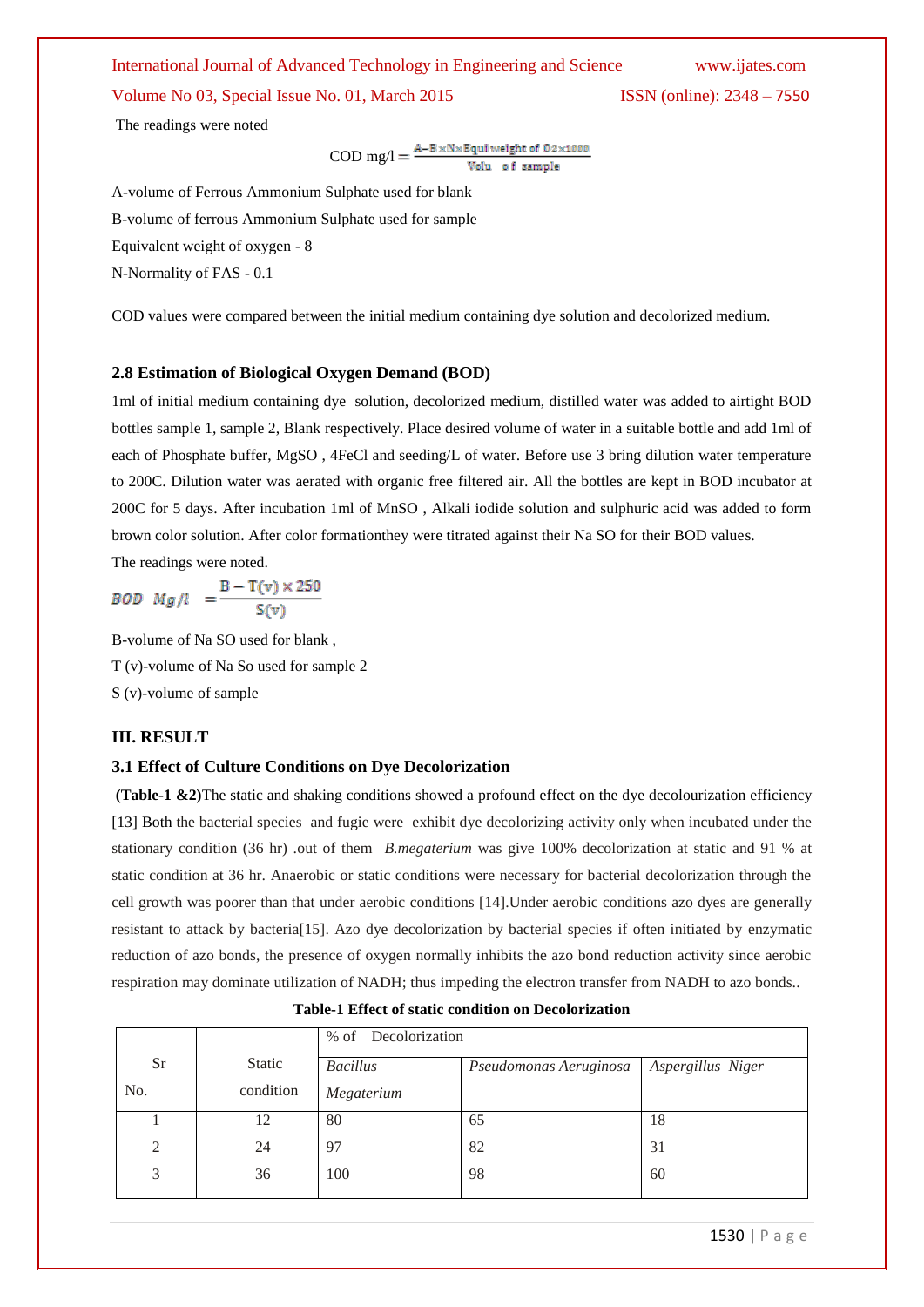# Volume No 03, Special Issue No. 01, March 2015 ISSN (online): 2348 – 7550

|           |           | % of Decolorization |             |                   |  |
|-----------|-----------|---------------------|-------------|-------------------|--|
| <b>Sr</b> | Shaking   | <b>Bacillus</b>     | Pseudomonas | Aspergillus Niger |  |
| No.       | condition | Megaterium          | Aeruginosa  |                   |  |
|           | 12        | 69.5                | 60          | 13                |  |
| 2         | 24        | 80                  | 72          | 25                |  |
| 3         | 36        | 91                  | 88          | 50                |  |
|           |           |                     |             |                   |  |

#### **Table-2-Effect of shaking condition on Decolorization**

# **3.2 Effect of Temperature on Dye Decolorization**

The dye decolorization activity of our culture was found to increase with increase in incubation temperature from 27c∘ to 37<sup>o</sup>C with maximum activity attained at 37<sup>o</sup>C(Table-3)and (graph-1). Further increase in temperature resulted in maginal reduction in decolorization activity of isolates may due to sensitivity at higher temperature.

# **3.2 Table-3 Effect of Temprature on Decolorization**

|                |                   | Decolorization<br>$%$ of   |                        |                   |  |  |  |
|----------------|-------------------|----------------------------|------------------------|-------------------|--|--|--|
| Sr No.         |                   | <b>Bacillus Megaterium</b> | Pseudomonas Aeruginosa | Aspergillus Niger |  |  |  |
|                | Temprature        |                            |                        |                   |  |  |  |
|                |                   |                            |                        |                   |  |  |  |
|                | $27 \circ c$      | 89                         | 65                     | 43                |  |  |  |
| $\overline{2}$ | $37\degree c$     | 98                         | 96                     | 21                |  |  |  |
| 3              | $55\textdegree c$ | 70                         | 20                     | 12                |  |  |  |
|                |                   |                            |                        |                   |  |  |  |

# **3.3 Effect of Ph on Dye Decolorization**

Bacterial culture generally exhibited maximum decolorization rate at pH values near 7 and fungi near pH 5.Table-4 and Grah -2 shows that decolorization rate increase as pH shift from 5-7 .Further decreased decolorization rate obtain at pH 8.Fungi Give maximum decolorization near pH 5 indicate acidic environment needed for growth.

|  |  |  | Table-4 Effect of pH on Decolorization |
|--|--|--|----------------------------------------|
|--|--|--|----------------------------------------|

|                |    | Decolorization<br>$%$ of |                                            |    |  |
|----------------|----|--------------------------|--------------------------------------------|----|--|
| Sr No.         | pH | Bacillus Megaterium      | Pseudomonas Aeruginosa   Aspergillus Niger |    |  |
|                |    | 60                       | 55                                         | 60 |  |
| $\mathfrak{D}$ | 6  | 75                       | 65                                         | 23 |  |
| 3              |    | 95                       | 89                                         | 20 |  |
| 4              | 8  | 83                       | 80                                         | 12 |  |
|                |    |                          |                                            |    |  |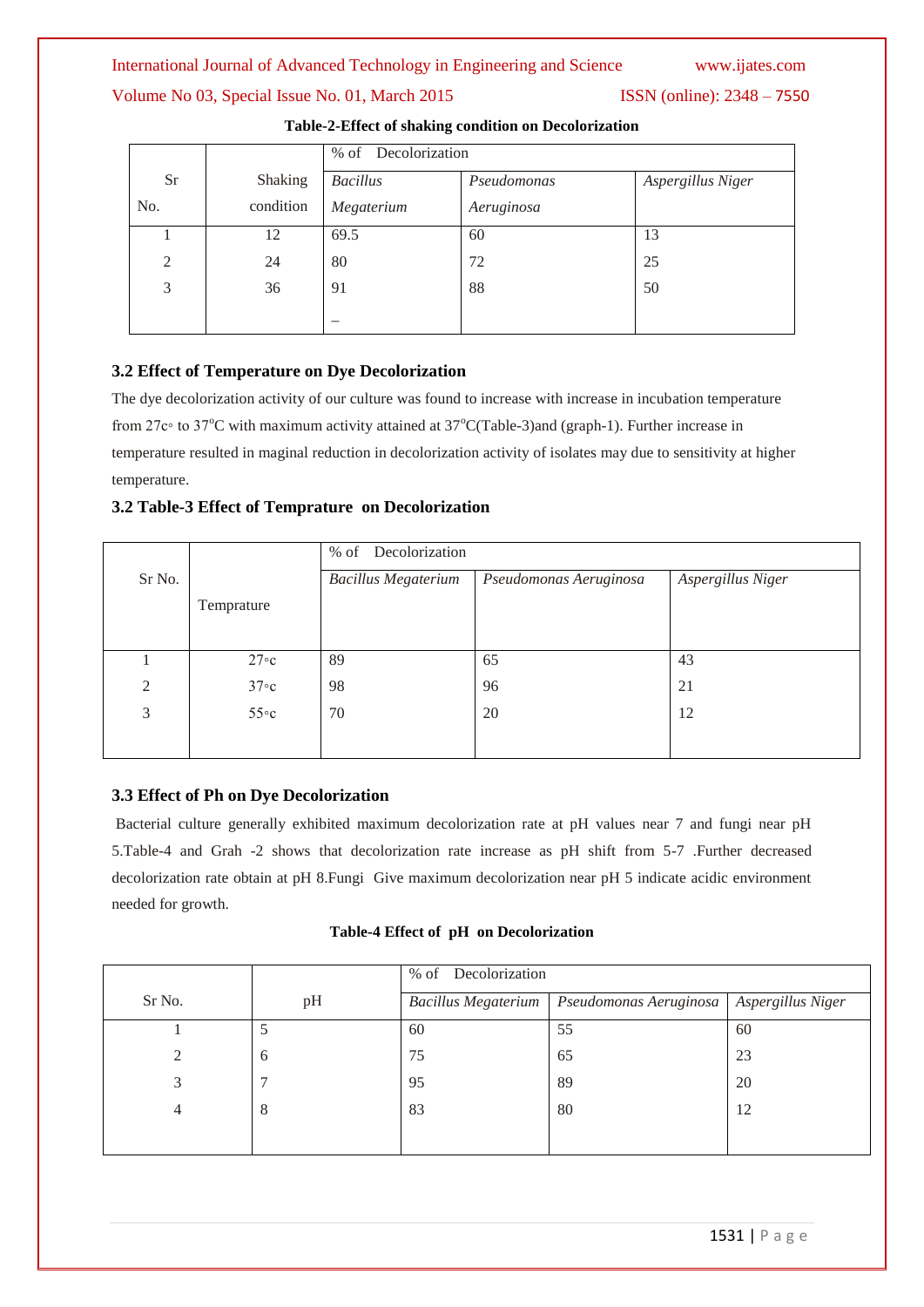# Volume No 03, Special Issue No. 01, March 2015 ISSN (online): 2348 – 7550



**Graph-1 Effect of pH on Decolorization**

# **3.4 Cod Determination**

The Chemical oxygen demand was measured by calculating the amount of oxidizing agent i.e.,  $K_2$  Cr<sub>2</sub> O<sub>4</sub> consumed during oxidation of organic matter (biodegradable and nonbiodegradable) under acidic conditions. Chemical oxygen demand of degraded dye solution gets considerably reduced after degradation. COD of the solutions after degradation shows significant decrease from 20- 2 mg/l (Table-5 and Graph-2).

|        |           | % of Decolorization |             |                   |  |
|--------|-----------|---------------------|-------------|-------------------|--|
| Sr No. | COD(Mg/L) | <b>Bacillus</b>     | Pseudomonas | Aspergillus Niger |  |
|        |           | Megaterium          | Aeruginosa  |                   |  |
|        | Initial   | 12                  | 20          | 16                |  |
| 2      | 12        | 10                  | 11          | 10                |  |
| 3      | 24        | 6.3                 | 8           | 6                 |  |
| 4      | 36        | 4.0                 | 5           | $\overline{2}$    |  |
|        |           |                     |             |                   |  |

**Table-5 Effect of chemical Oxygen demand on Decolorization**

### **Graph-2 Effect of Chemical oxygen Demand on decolorization**



# **3.5 Bod Determination**

The rate of removal (that is Consumption) of Oxygen by microorganism in aerobic degradation of the dissolved or even particulate organic matter in water that is called Biological Oxygen Demand (BOD).The BOD determination was used todetermine the relative oxygen requirements of dye solution.BOD Of all samples dcrease from 7.2-1 mg/l(Table-6 &Graph-3). The test measures the Oxygen utilized during a specified incubation period for the biochemical degradation of organic matter (Carbonaceous demand) and the oxygen used to utilize in organic material such as sulfides and ferrous iron. It also may measure the oxygen used to oxidize reduce forms of Nitrogen (Nitrogenous demand).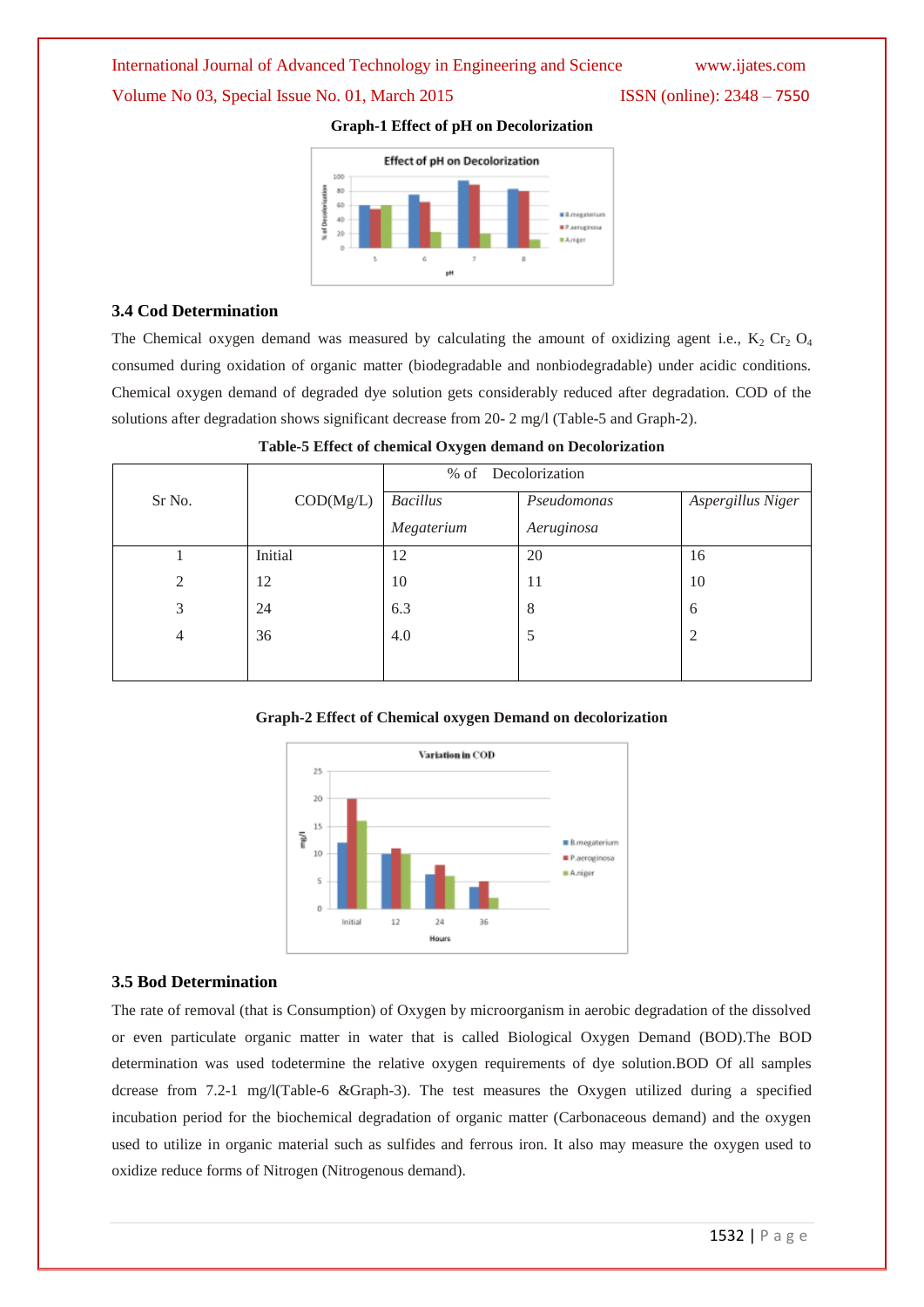# Volume No 03, Special Issue No. 01, March 2015 ISSN (online): 2348 – 7550

|                |           | Decolorization<br>$%$ of |                |             |  |  |
|----------------|-----------|--------------------------|----------------|-------------|--|--|
| Sr No.         | BOD(Mg/L) | BacillusMegaterium       | Pseudomonas    | Aspergillus |  |  |
|                |           |                          | Aeruginosa     | Niger       |  |  |
|                | Initial   | 6                        | 7.2            | 6.4         |  |  |
| 2              | 12        | 2.4                      | 5.2            | 4.0         |  |  |
| 3              | 24        | 1.8                      | $\overline{4}$ | 3.2         |  |  |
| $\overline{4}$ | 36        | 1.0                      | 2.7            | 3           |  |  |
|                |           |                          |                |             |  |  |
|                |           |                          |                |             |  |  |

**Table-6 Effect of Biological oxygen Demand on Decolorization**

#### **Graph-3 variation in Biological oxygen Demand during Decolorization**



### **IV. CONCLUSION**

Bioremediation has proved to be a very effective method in encountering the textile dye pollution in an eco-friendly manner. This approach creates a promising hope for remediation of the environment which is polluted by hazardous dyes.The present study confirms the ability of bacterial culture *Bacillus megaterium* to decolorize the malachite green with decolorization efficiency of 98% and *Peudomonas.aeruginose* with 96% efficiency.

The ability of the strain to tolerate, decolorize and degrade malachite green at high concentration gives it an advantage for the treatment of textile industry wastewater. However the potential of the bacteria needs to be demonstrated for its application in the treatment of dye containing industrial effluents using appropriate bioreactors. This study further recommends the identification and purification of enzymes from isolates and their kinetics involved in the degradation of malachite green. Further research on this bacterial strain could explore new tools and techniques to evolve viable and eco friendly solutions for the treatment of dyes in the industrial effluents.

### **V. ACKNOWLEDGMENTS**

Our special thanks to Principle sir, Dr sunil naik and Head of department microbiology Dr. Nafisa patel of Naran lala college of professional and applied science for their Guidence, support and encouragement as well as for research facilities.

### **REFERENCES**

- [1] Jain R, Mathur M, Sikarwar S, Mital A. Removal of hazardous dye, rhodamine B through photocatalytic and adsorption treatments. Journal of Environmental Management **2007**; 85(4):956-964.
- [2] Dae-Hee A, Won-Seok C, Tai-Il Y. Dyestuff wastewater treatment using chemical oxidation, physical adsorption and fixed bed bio - film process. Process Biochemistry **1999**; 34:429-439.